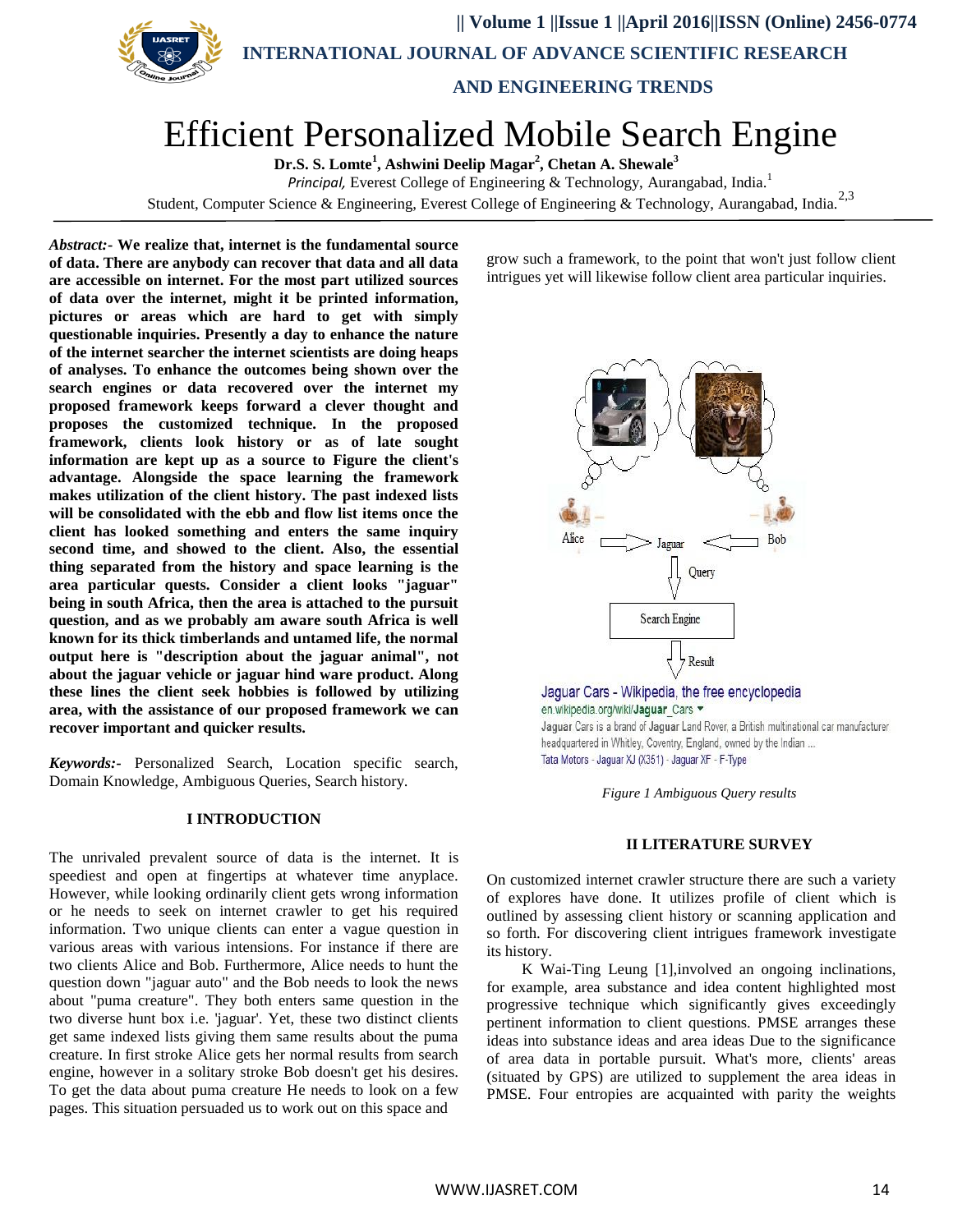

between the substance and area features to portray the assorted qualities of the ideas connected with an inquiry and their pertinent relationships to the client's need. Taking into account the customer server model, [1] additionally introduced a point by point engineering and plan for usage of PMSE. Be that as it may, the significant downside is the client hobbies are not given any need.

Zheng Lu, Xiaokang Yang, [2] displayed a way to deal with anticipate the client look objectives utilizing only the client inclination as its source of forecast. to discover the terms from the clicked terms User clicked Urls are parsed, and afterward these clicked terms are mapped with unclicked urls to discover if whatever other URL is applicable to the client intrigued Data. In any case, the significant disadvantage of the framework is that the inclinations are put away for single session. The client clicks gave beforehand is not substantial and need to give the input recently to the further sessions once the hunt session is finished.

Chunyan Liang [3] portray that different clients offers different data by asking for same question, for tackling their issue creator presents customize internet search tool. Three methodologies, k-Nearest technique, Rocchio strategy and Support Vector Machines have been utilized as a part of [3] to fabricate client profile to show an individual client's inclination and observed that k-Nearest technique is superior to anything others as far as its effectiveness and strength.

K. W. T. Leung et aI. [4] included area inclinations into customize internet search tool. Here creator utilized two unique ideas for area and substance and join them to deliver more exact results. For keeping up connection in the middle of area and substance cosmology is utilized. It make a metaphysics based, multi-feature (OMF) client profile plan on the Basis of area and history of client hunt.

O. Shafiq et aI. [5] gives a hunt model that joins content based, group based and confirms based strategies. On internet hundred terabytes of information being transferred or downloaded every second. Expansive information is spending for seeking internet site pages, news, online journals and long range interpersonal communication. Because of this monstrous measure of information it makes challenges for client to look pertinent information. The creator addresses a model which delivers results by assessing inclination and client interest.

Xuwei Pan et aI. [6] gives connection based customized strategy. At different circumstances customize internet look gives successful results as per client's decision. It utilizes three principle ideas displaying client setting, semantic positioning of internet assets and comparability coordinating between internet assets and client connection.

# *2.1 Two LLSF-based Algorithms*

It gives two grids first is m-by-p archive classification framework and second is m-by-n record term network. It comprises of Linear Least Squares Fit (LLSF) method which processes a p-byn classification term network. For taking care of this issue it utilized the Singular Value Decomposition (SVD) which is classified into the duplication of three lattices,

$$
M = DC^{T} * U * \Sigma^{+} * V^{T}
$$

It additionally ascertains another strategy known as "pseudo-LLSF" (PLLSF) which is in charge of lessening the measurements of Matrices. At first the space is supplanted by a k dimensional space. After the substitutions, changed frameworks can be computed utilizing the recipe,

$$
M = DC^{T} * U_{k} * \sum_{k} * V_{k}^{T}
$$

The measurement decrease system is utilized to uproot clamor in the first report term network. It is Latent Semantic Indexing technique (LSI) which utilized effectively as a part of IR.

$$
M(i, j) = \frac{1}{N_i} \sum_{k=1}^{m} DT(k, j)^* DC(k, i)
$$

# *2.2 Rocchio-based Algorithm*

It is an input significance strategy. Rocchio received in content categorization:

Where M is the grid which speaks to the client profile, Ni is the quantity of reports that are identified with the i-th classification, m is the quantity of archives in, is the heaviness of the jth term in the kth record, and is a twofold esteem.

#### *2.3 kNN*

On client profile, the k-Nearest Neighbor (kNN) strategy not depends. It relies on the closeness between a client inquiry and every classification specifically from DT and DC. To utilize a "hard" arrangement approach in which we characterize questions into classes and prepare a positioning model

For every classification be a direct way to deal with inquiry subordinate positioning. We think, in any case, that to accomplish superior it could be exceptionally troublesome with this methodology. At the point when taking a gander at the information, we watch that to draw clear limits between the inquiries in various classes, it is hard. Give us a chance to take illustration as the TREC 2004 internet track information. In the dataset there are altogether 225 questions, which have been physically grouped into three classes: point refining, named page finding, and landing page finding. The questions are connected with records and also the importance names of these archives. We speak to the inquiries in a 27-dimensional question highlight space and characterize elements of inquiries. By utilizing Principal Component Analysis (PCA) we next lessen the space to 2-measurements.

# *2.4 concept based query searching*

In this paper for client look inquiries the info questions are bunched to get a sorted output. The arrangement of client navigate information utilizes this procedure which is separated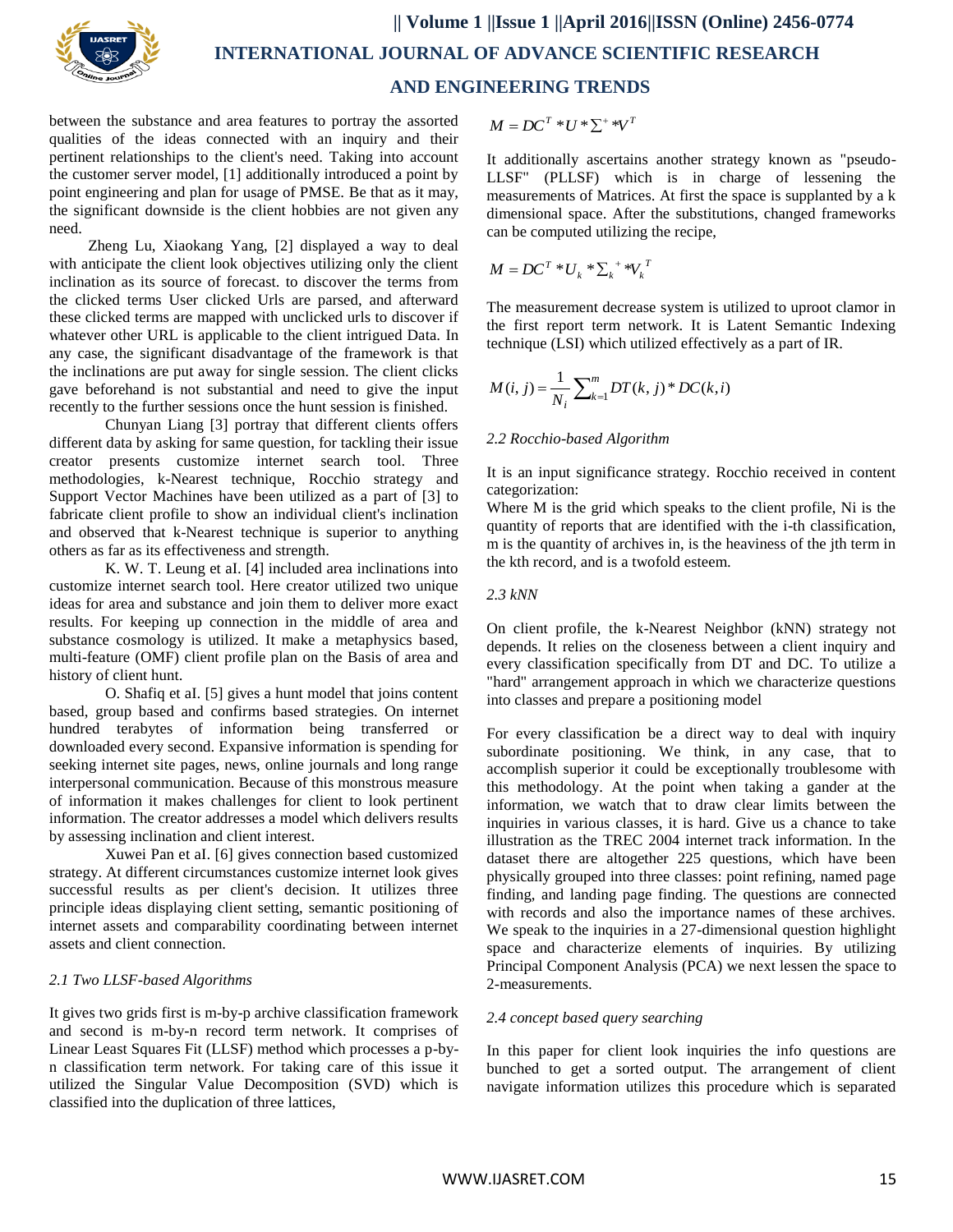

**|| Volume 1 ||Issue 1 ||April 2016||ISSN (Online) 2456-0774**

 **INTERNATIONAL JOURNAL OF ADVANCE SCIENTIFIC RESEARCH** 

# **AND ENGINEERING TRENDS**

from the Internet-crawlers for building idea based client profiles consequently:

*STEP 1.* For every single conceivable pair of inquiry hubs utilizing Equation, acquire the comparability scores in G.

#### *STEP 2.*

Pair of most comparable question hubs (qi, qi) then unions which does not contain the same inquiry from various clients. Accept that both question hubs qi and qi are associated with an idea hub c with weight wi and wj, another connection is made in the middle of c and (qi, qi) with weight  $w = wi + wi$ .

# STEP 3.

For every conceivable pair of idea hubs utilizing Equation (1) acquire the closeness scores in G.

#### STEP 4.

Having most astounding closeness score Merge the pair of idea hubs (ci, cj). Expect that both idea hubs ci and cj are associated with an inquiry hub q with weight wi and wj, another connection is made in the middle of q and (ci, cj) with weight  $w = wi + wi$ .

#### STEP 5.

Rehash Steps 1-4 unless end is come to. Restriction of this procedure is that, it looks just the queries which are inside the group. New questions which are other than bunches are not giving expected output.

#### **III PERSONALIZED INTERNET SEARCH USING BROWSING HISTORY AND DOMAIN KNOWLEDGE WITH LOCATION PREFERENCE**

In proposed framework by recommending some applicable pages of client interest we are enhancing the nature of search engine. Here we profiles the client who is looking the data over the internet. To store the classes' data the history and the space learning of the client route are utilized. Client entered question is exchanged to the inquiry enhancer and history of the framework. Moreover for more change in it, it is utilized with past client profile. For creating new upgraded client question the area learning is additionally utilized with them. Tis upgraded inquiry and client hobbies are sent to the internet searcher. As indicated by the client hobbies or input the acquired results from the internet search tool are then re positioned. At that point a definitive enhanced list items are shown to the client.

#### *There are three fundamental models in our undertaking.*

# *3.1 A Model of Domain Knowledge*

To enhance the outcomes acquired from internet search tool Domain learning is being utilized as a part of the proposed framework. Here we don't utilize the Domain Knowledge Directory (DKD) to store all the client seek history. All outcomes are extricated by utilizing the internet crawler from the internet itself. Coordinating catchphrases are gathered to shape a vocabulary in the wake of acquiring the removed results from the crawler.





# *3.2 A Model for user profile*

On premise of limit esteem the page is ordered. Utilizing the API this edge worth is created. For upgrading client profile we are utilizing the API and the DKD library together.

#### **IV RESULTS**



*Figure 3 Settings Validations*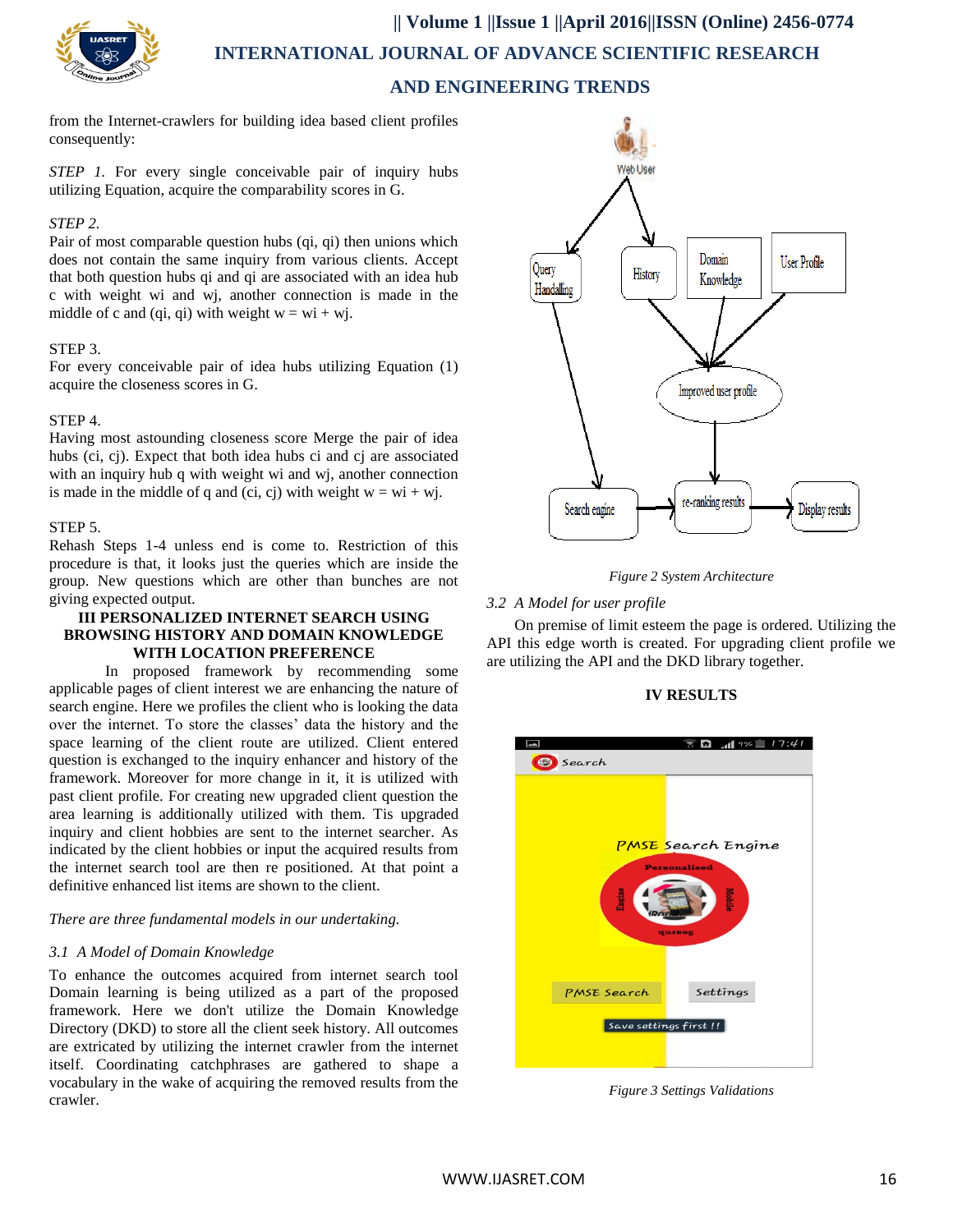

# **|| Volume 1 ||Issue 1 ||April 2016||ISSN (Online) 2456-0774 INTERNATIONAL JOURNAL OF ADVANCE SCIENTIFIC RESEARCH AND ENGINEERING TRENDS**

At first we are tolerating client question as info and afterward seek content on the premise of area of client.

| $\bullet$ $\blacksquare$<br>Search | $\widehat{\mathbb{R}}$ <b>n</b> and $\mathbb{R}$ and $\mathbb{R}$ if $\mathbb{R}$ if $\mathbb{R}$ if $\mathbb{R}$ if $\mathbb{R}$ if $\mathbb{R}$ if $\mathbb{R}$ if $\mathbb{R}$ if $\mathbb{R}$ if $\mathbb{R}$ if $\mathbb{R}$ if $\mathbb{R}$ if $\mathbb{R}$ if $\mathbb{R}$ if $\mathbb{R}$ if $\mathbb{R}$ |
|------------------------------------|-------------------------------------------------------------------------------------------------------------------------------------------------------------------------------------------------------------------------------------------------------------------------------------------------------------------|
|                                    | Enter your search keyword                                                                                                                                                                                                                                                                                         |
|                                    | Search                                                                                                                                                                                                                                                                                                            |
|                                    | Fetch City                                                                                                                                                                                                                                                                                                        |
|                                    |                                                                                                                                                                                                                                                                                                                   |
|                                    |                                                                                                                                                                                                                                                                                                                   |
|                                    |                                                                                                                                                                                                                                                                                                                   |
|                                    |                                                                                                                                                                                                                                                                                                                   |
|                                    |                                                                                                                                                                                                                                                                                                                   |
|                                    |                                                                                                                                                                                                                                                                                                                   |
|                                    |                                                                                                                                                                                                                                                                                                                   |
|                                    |                                                                                                                                                                                                                                                                                                                   |
|                                    |                                                                                                                                                                                                                                                                                                                   |
|                                    |                                                                                                                                                                                                                                                                                                                   |

*Figure . 4. Fetching Location*

After area based looking question results chose by client are added to the database as a piece of history.

| Enter your search keyword |              |  |  |
|---------------------------|--------------|--|--|
| $v$ ůti                   |              |  |  |
|                           | Search       |  |  |
|                           | Get Location |  |  |
|                           |              |  |  |
|                           |              |  |  |
|                           |              |  |  |
|                           |              |  |  |
|                           |              |  |  |
|                           |              |  |  |
|                           |              |  |  |
|                           |              |  |  |
|                           |              |  |  |

*Figure 5. Searching some Keyword*

| Search<br>Fetching Current City<br>The latest Tweets from VJTI       |
|----------------------------------------------------------------------|
|                                                                      |
|                                                                      |
| (@VJTI). Veermata Jijabai                                            |
| This is NOT the official VJTI<br>website. You can visit the official |
| VJTI Mumbai - AlmaConnect is a<br>private network for interaction    |
| VJTI Marathon. Event Heads Dhruv<br>Turkhia – 9664016227. Siddhant   |
| Sep 26, 2014  Watch Dr. Vinayak<br>Topkar, Dean VJTI, talk about his |
| VJTI. Avanti began operations in<br>Mumbai in March 2010 with our    |
| VJTI: Know more about VJTI<br>Mumbai, Veermata Jijabai               |
| Dec 28, 2014  Home · Details; The<br>Committees。FSC。UNDP。Press       |
| Copied to clipboard.                                                 |

*Figure 6. Search result location based*

# **V CONCLUSION**

Here we have utilized the area information and the client profile along with history for enhancing query item. This task manufactures the idea of upgraded client profile to make some proposal to the client look. The output of the upgraded client profile is superior to that of conventional client profile. So that the execution of general seeking instrument is progressed.

#### **REFERENCES**

- [1] Kenneth Wai-Ting Leung, Dik Lun Lee, Wang-Chien Lee, "PMSE: A Personalized Mobile Search Engine", IEEE transactions on knowledge and data engineering, vol. 25, no. 4, april 2013.
- [2] Zheng Lu, Hongyuan Zha, Xiaokang Yang, Weiyao Lin, Zhaohui Zheng, "A New Algorithm for Inferring User Search Goals with Feedback Sessions", IEEE transactions on knowledge and data engineering, vol. 25, no. 3, march 2013.